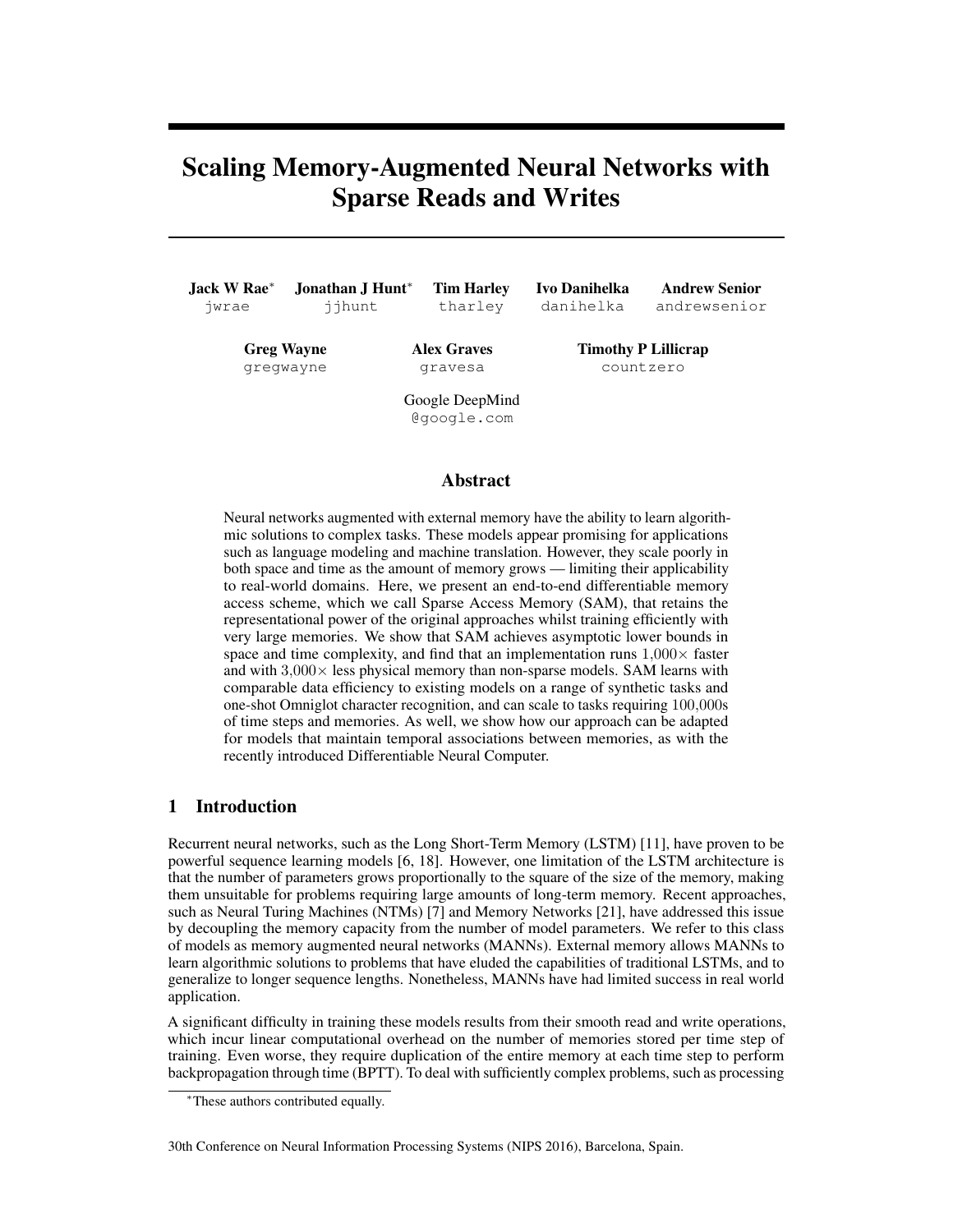a book, or Wikipedia, this overhead becomes prohibitive. For example, to store 64 memories, a straightforward implementation of the NTM trained over a sequence of length 100 consumes  $\approx$  30 MiB physical memory; to store 64,000 memories the overhead exceeds 29 GiB (see Figure [1\)](#page-4-0).

In this paper, we present a MANN named SAM (sparse access memory). By thresholding memory modifications to a sparse subset, and using efficient data structures for content-based read operations, our model is optimal in space and time with respect to memory size, while retaining end-to-end gradient based optimization. To test whether the model is able to learn with this sparse approximation, we examined its performance on a selection of synthetic and natural tasks: algorithmic tasks from the NTM work [\[7\]](#page-8-3), Babi reasoning tasks used with Memory Networks [\[17\]](#page-8-5) and Omniglot one-shot classification [\[16,](#page-8-6) [12\]](#page-8-7). We also tested several of these tasks scaled to longer sequences via curriculum learning. For large external memories we observed improvements in empirical run-time and memory overhead by up to three orders magnitude over vanilla NTMs, while maintaining near-identical data efficiency and performance.

Further, in Supplementary [D](#page-0-0) we demonstrate the generality of our approach by describing how to construct a sparse version of the recently published Differentiable Neural Computer [\[8\]](#page-8-8). This Sparse Differentiable Neural Computer (SDNC) is over  $400\times$  faster than the canonical dense variant for a memory size of 2*,*000 slots, and achieves the best reported result in the Babi tasks without supervising the memory access.

## 2 Background

#### 2.1 Attention and content-based addressing

An external memory  $M \in \mathbb{R}^{N \times M}$  is a collection of *N* real-valued vectors, or *words*, of fixed size *M*. A soft *read* operation is defined to be a weighted average over memory words,

<span id="page-1-1"></span><span id="page-1-0"></span>
$$
r = \sum_{i=1}^{N} w(i) \mathbf{M}(i) , \qquad (1)
$$

where  $w \in \mathbb{R}^N$  is a vector of weights with non-negative entries that sum to one. Attending to memory is formalized as the problem of computing *w*. A *content addressable memory*, proposed in [\[7,](#page-8-3) [21,](#page-8-4) [2,](#page-8-9) [17\]](#page-8-5), is an external memory with an addressing scheme which selects *w* based upon the similarity of memory words to a given query *q*. Specifically, for the *i*th read weight  $w(i)$  we define,

$$
w(i) = \frac{f(d(q, \mathbf{M}(i)))}{\sum_{j=1}^{N} f(d(q, \mathbf{M}(j)))},
$$
\n(2)

where *d* is a similarity measure, typically Euclidean distance or cosine similarity, and *f* is a differentiable monotonic transformation, typically a softmax. We can think of this as an instance of kernel smoothing where the network learns to query relevant points *q*. Because the read operation [\(1\)](#page-1-0) and content-based addressing scheme [\(2\)](#page-1-1) are smooth, we can place them within a neural network, and train the full model using backpropagation.

## 2.2 Memory Networks

One recent architecture, Memory Networks, make use of a content addressable memory that is accessed via a series of read operations [\[21,](#page-8-4) [17\]](#page-8-5) and has been successfully applied to a number of question answering tasks [\[20,](#page-8-10) [10\]](#page-8-11). In these tasks, the memory is pre-loaded using a learned embedding of the provided context, such as a paragraph of text, and then the controller, given an embedding of the question, repeatedly queries the memory by content-based reads to determine an answer.

#### 2.3 Neural Turing Machine

The Neural Turing Machine is a recurrent neural network equipped with a content-addressable memory, similar to Memory Networks, but with the additional capability to write to memory over time. The memory is accessed by a controller network, typically an LSTM, and the full model is differentiable — allowing it to be trained via BPTT.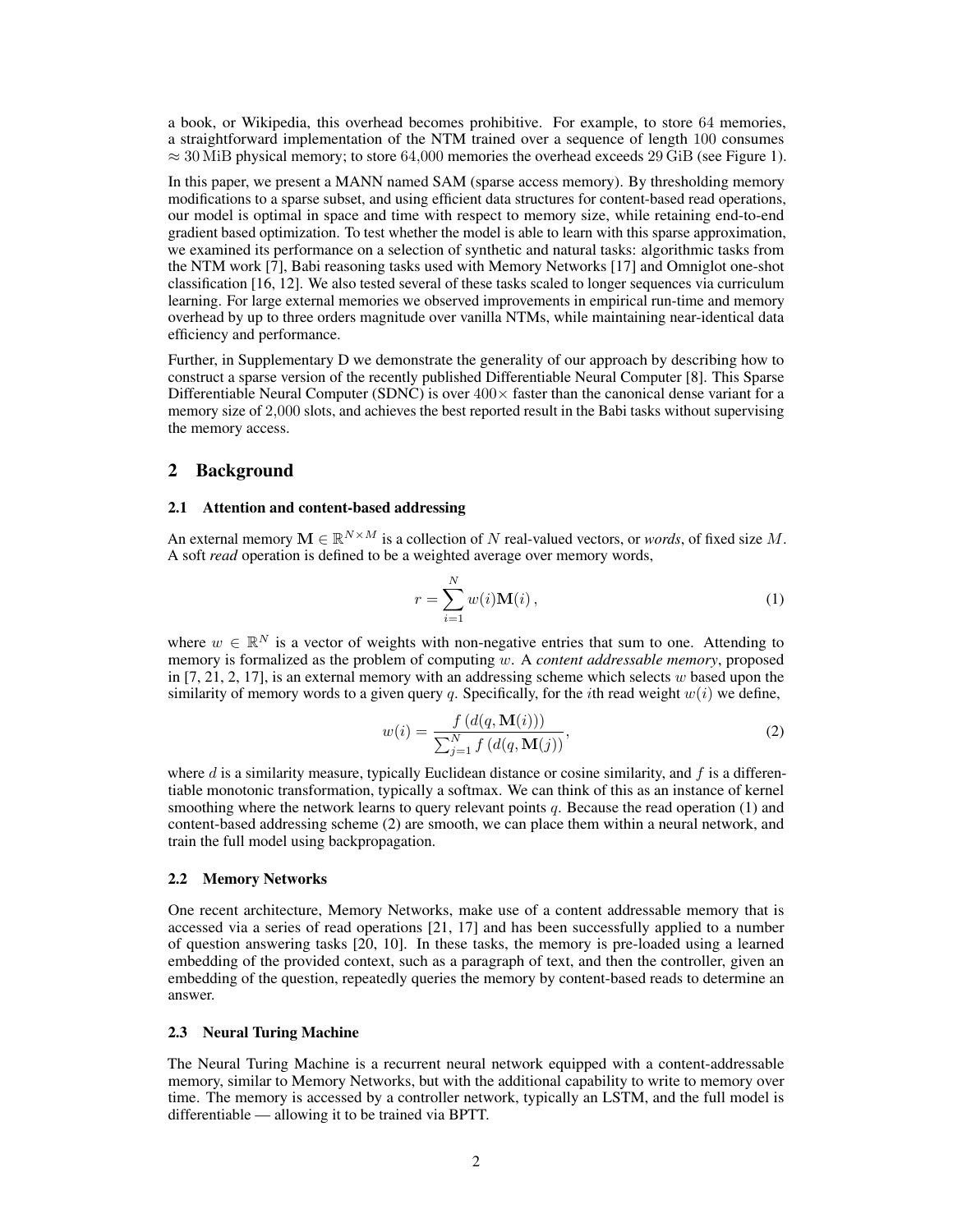A *write* to memory,

<span id="page-2-1"></span>
$$
\mathbf{M_t} \leftarrow (\mathbf{1} - \mathbf{R_t}) \odot \mathbf{M_{t-1}} + \mathbf{A_t} \,, \tag{3}
$$

consists of a copy of the memory from the previous time step  $M_{t-1}$  decayed by the erase matrix R*<sup>t</sup>* indicating obsolete or inaccurate content, and an addition of new or updated information A*t*. The erase matrix  $\mathbf{R}_t = w_t^w e_t^T$  is constructed as the outer product between a set of write weights  $w_t^W \in [0,1]^N$  and erase vector  $e_t \in [0,1]^M$ . The add matrix  $\mathbf{A}_T = w_t^W a_t^T$  is the outer product between the write weights and a new *write word*  $a_t \in \mathbb{R}^M$ , which the controller outputs.

# 3 Architecture

This paper introduces *Sparse Access Memory (SAM)*, a new neural memory architecture with two innovations. Most importantly, all writes to and reads from external memory are constrained to a sparse subset of the memory words, providing similar functionality as the NTM, while allowing computational and memory efficient operation. Secondly, we introduce a sparse memory management scheme that tracks memory usage and finds unused blocks of memory for recording new information.

For a memory containing N words, SAM executes a forward, backward step in  $\Theta(\log N)$  time, initializes in  $\Theta(N)$  space, and consumes  $\Theta(1)$  space per time step. Under some reasonable assumptions, SAM is asymptotically optimal in time and space complexity (Supplementary [A\)](#page-0-1).

#### 3.1 Read

<span id="page-2-0"></span>The sparse read operation is defined to be a weighted average over a selection of words in memory:

$$
\tilde{r}_t = \sum_{i=1}^K \tilde{w}_t^R(s_i) \mathbf{M}_t(s_i), \tag{4}
$$

where  $\tilde{w}_t^R \in \mathbb{R}^N$  contains *K* number of non-zero entries with indices  $s_1, s_2, \ldots, s_K$ ; *K* is a small constant, independent of *N*, typically  $K = 4$  or  $K = 8$ . We will refer to sparse analogues of weight vectors  $w$  as  $\tilde{w}$ , and when discussing operations that are used in both the sparse and dense versions of our model use *w*.

We wish to construct  $\tilde{w}_t^R$  such that  $\tilde{r}_t \approx r_t$ . For content-based reads where  $w_t^R$  is defined by [\(2\)](#page-1-1), an effective approach is to keep the *K* largest non-zero entries and set the remaining entries to zero. We can compute  $\tilde{w}_t^R$  naively in  $\mathcal{O}(N)$  time by calculating  $w_t^R$  and keeping the *K* largest values. However, linear-time operation can be avoided. Since the  $K$  largest values in  $w_t^R$  correspond to the  $K$ closest points to our query *qt*, we can use an approximate nearest neighbor data-structure, described in Section [3.5,](#page-3-0) to calculate  $\tilde{w}_t^R$  in  $\mathcal{O}(\log N)$  time.

Sparse read can be considered a special case of the matrix-vector product defined in [\(1\)](#page-1-0), with two key distinctions. The first is that we pass gradients for only a constant *K* number of rows of memory per time step, versus *N*, which results in a negligible fraction of non-zero error gradient per timestep when the memory is large. The second distinction is in implementation: by using an efficient sparse matrix format such as Compressed Sparse Rows (CSR), we can compute [\(4\)](#page-2-0) and its gradients in constant time and space (see Supplementary [A\)](#page-0-1).

#### 3.2 Write

The write operation is SAM is an instance of [\(3\)](#page-2-1) where the write weights  $\tilde{w}^W_t$  are constrained to contain a constant number of non-zero entries. This is done by a simple scheme where the controller writes either to previously read locations, in order to update contextually relevant memories, or the *least recently accessed* location, in order to overwrite stale or unused memory slots with fresh content.

The introduction of sparsity could be achieved via other write schemes. For example, we could use a sparse content-based write scheme, where the controller chooses a query vector  $q_t^W$  and applies writes to similar words in memory. This would allow for direct memory updates, but would create problems when the memory is empty (and shift further complexity to the controller). We decided upon the previously read / least recently accessed addressing scheme for simplicity and flexibility.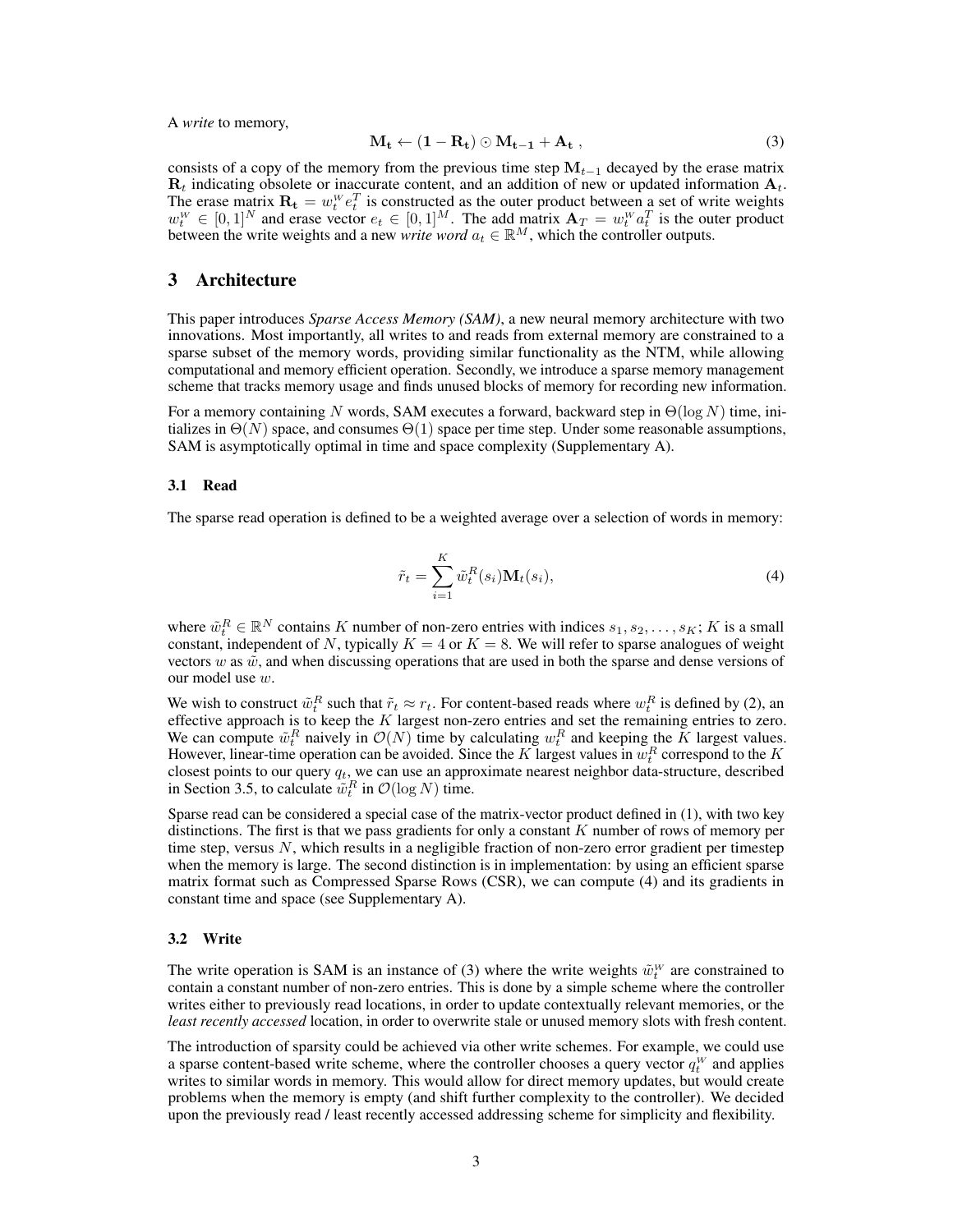The write weights are defined as

$$
w_t^W = \alpha_t \left( \gamma_t w_{t-1}^R + (1 - \gamma_t) \mathbb{I}_t^U \right), \tag{5}
$$

where the controller outputs the interpolation gate parameter  $\gamma_t$  and the write gate parameter  $\alpha_t$ . The write to the previously read locations  $w_{t-1}^R$  is purely additive, while the least recently accessed word  $\mathbb{I}_{t}^{U}$  is set to zero before being written to. When the read operation is sparse  $(w_{t-1}^{R}$  has *K* non-zero entries), it follows the write operation is also sparse.

We define  $\mathbb{I}_{t}^{U}$  to be an indicator over words in memory, with a value of 1 when the word minimizes a usage measure *U<sup>t</sup>*

$$
\mathbb{I}_t^U(i) = \begin{cases} 1 & \text{if } U_t(i) = \min_{j=1,\dots,N} U_t(j) \\ 0 & \text{otherwise.} \end{cases}
$$
 (6)

If there are several words that minimize  $U_t$  then we choose arbitrarily between them. We tried two definitions of  $U_t$ . The first definition is a time-discounted sum of write weights  $U_T^{(1)}(i)$  =  $\sum_{t=0}^{T} \lambda^{T-t} (w_t^W(i) + w_t^R(i))$  where  $\lambda$  is the discount factor. This usage definition is incorporated within *Dense Access Memory* (DAM), a dense-approximation to SAM that is used for experimental comparison in Section [4.](#page-4-1)

The second usage definition, used by SAM, is simply the number of time-steps since a non-negligible memory access:  $U_T^{(2)}(i) = T - \max \{ t : w_t^W(i) + w_t^R(i) > \delta \}$ . Here,  $\delta$  is a tuning parameter that we typically choose to be 0.005. We maintain this usage statistic in constant time using a custom data-structure (described in Supplementary [A\)](#page-0-1). Finally we also use the least recently accessed word to calculate the erase matrix.  $\mathbf{R}_t = \mathbb{I}_t^U \mathbf{1}^T$  is defined to be the expansion of this usage indicator where 1 is a vector of ones. The total cost of the write is constant in time and space for both the forwards and backwards pass, which improves on the linear space and time dense write (see Supplementary [A\)](#page-0-1).

#### 3.3 Controller

We use a one layer LSTM for the controller throughout. At each time step, the LSTM receives a concatenation of the external input,  $x_t$ , the word,  $r_{t-1}$  read in the previous time step. The LSTM then produces a vector,  $p_t = (q_t, a_t, \alpha_t, \gamma_t)$ , of read and write parameters for memory access via a linear layer. The word read from memory for the current time step, *rt*, is then concatenated with the output of the LSTM, and this vector is fed through a linear layer to form the final output,  $y_t$ . The full control flow is illustrated in Supplementary Figure [6.](#page-0-2)

#### 3.4 Efficient backpropagation through time

We have already demonstrated how the forward operations in SAM can be efficiently computed in  $\mathcal{O}(T \log N)$  time. However, when considering space complexity of MANNs, there remains a dependence on  $M_t$  for the computation of the derivatives at the corresponding time step. A naive implementation requires the state of the memory to be cached at each time step, incurring a space overhead of  $\mathcal{O}(NT)$ , which severely limits memory size and sequence length.

Fortunately, this can be remedied. Since there are only  $\mathcal{O}(1)$  words that are written at each time step, we instead track the sparse modifications made to the memory at each timestep, apply them in-place to compute  $M_t$  in  $\mathcal{O}(1)$  time and  $\mathcal{O}(T)$  space. During the backward pass, we can restore the state of  $M_t$  from  $M_{t+1}$  in  $\mathcal{O}(1)$  time by reverting the sparse modifications applied at time step *t*. As such the memory is actually rolled back to previous states during backpropagation (Supplementary Figure [5\)](#page-0-3).

At the end of the backward pass, the memory ends rolled back to the start state. If required, such as when using truncating BPTT, the final memory state can be restored by making a copy of  $M_T$  prior to calling backwards in  $\mathcal{O}(N)$  time, or by re-applying the *T* sparse updates in  $\mathcal{O}(T)$  time.

## <span id="page-3-0"></span>3.5 Approximate nearest neighbors

When querying the memory, we can use an approximate nearest neighbor index (ANN) to search over the external memory for the *K* nearest words. Where a linear KNN search inspects every element in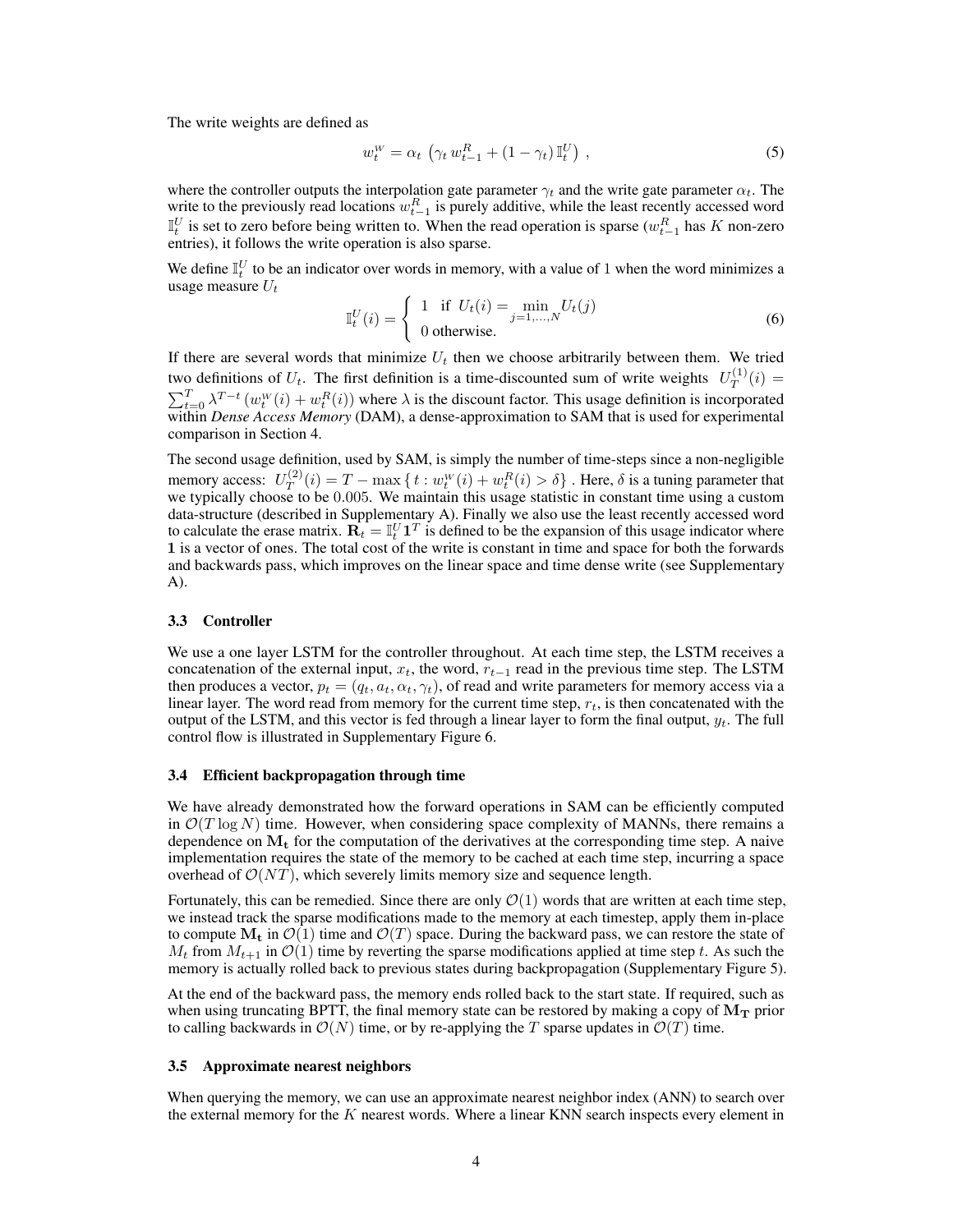memory (taking  $\mathcal{O}(N)$  time), an ANN index maintains a structure over the dataset to allow for fast inspection of nearby points in  $\mathcal{O}(\log N)$  time.

In our case, the memory is still a dense tensor that the network directly operates on; however the ANN is a structured view of its contents. Both the memory and the ANN index are passed through the network and kept in sync during writes. However there are no gradients with respect to the ANN as its function is fixed.

We considered two types of ANN indexes: FLANN's randomized k-d tree implementation [\[15\]](#page-8-12) that arranges the datapoints in an ensemble of structured (randomized k-d) trees to search for nearby points via comparison-based search, and one that uses locality sensitive hash (LSH) functions that map points into buckets with distance-preserving guarantees. We used randomized k-d trees for small word sizes and LSHs for large word sizes. For both ANN implementations, there is an  $\mathcal{O}(\log N)$  cost for insertion, deletion and query. We also rebuild the ANN from scratch every *N* insertions to ensure it does not become imbalanced.

# <span id="page-4-1"></span>4 Results

<span id="page-4-0"></span>

#### 4.1 Speed and memory benchmarks

Figure 1: [\(a\)](#page-4-0) Wall-clock time of a single forward and backward pass. The k-d tree is a FLANN randomized ensemble with 4 trees and 32 checks. For 1M memories a single forward and backward pass takes 12 s for the NTM and 7 ms for SAM, a speedup of  $1600 \times$ . [\(b\)](#page-4-0) Memory used to train over sequence of 100 time steps, excluding initialization of external memory. The space overhead of SAM is independent of memory size, which we see by the flat line. When the memory contains 64,000 words the NTM consumes 29 GiB whereas SAM consumes only 7*.*8 MiB, a compression ratio of 3700.

We measured the forward and backward times of the SAM architecture versus the dense DAM variant and the original NTM (details of setup in Supplementary [E\)](#page-0-4). SAM is over 100 times faster than the NTM when the memory contains one million words and an exact linear-index is used, and 1600 times faster with the k-d tree (Figure [1a\)](#page-4-0). With an ANN the model runs in sublinear time with respect to the memory size. SAM's memory usage per time step is independent of the number of memory words (Figure [1b\)](#page-4-0), which empirically verifies the *O*(1) space claim from Supplementary [A.](#page-0-1) For 64 K memory words SAM uses 53 MiB of physical memory to initialize the network and 7*.*8 MiB to run a 100 step forward and backward pass, compared with the NTM which consumes 29 GiB.

## <span id="page-4-2"></span>4.2 Learning with sparse memory access

We have established that SAM reaps a huge computational and memory advantage of previous models, but can we really learn with SAM's sparse approximations? We investigated the learning cost of inducing sparsity, and the effect of placing an approximate nearest neighbor index within the network, by comparing SAM with its dense variant DAM and some established models, the NTM and the LSTM.

We trained each model on three of the original NTM tasks [\[7\]](#page-8-3). **1. Copy**: copy a random input sequence of length 1–20, 2. Associative Recall: given 3-6 random (key, value) pairs, and subsequently a cue key, return the associated value. 3. Priority Sort: Given 20 random keys and priority values, return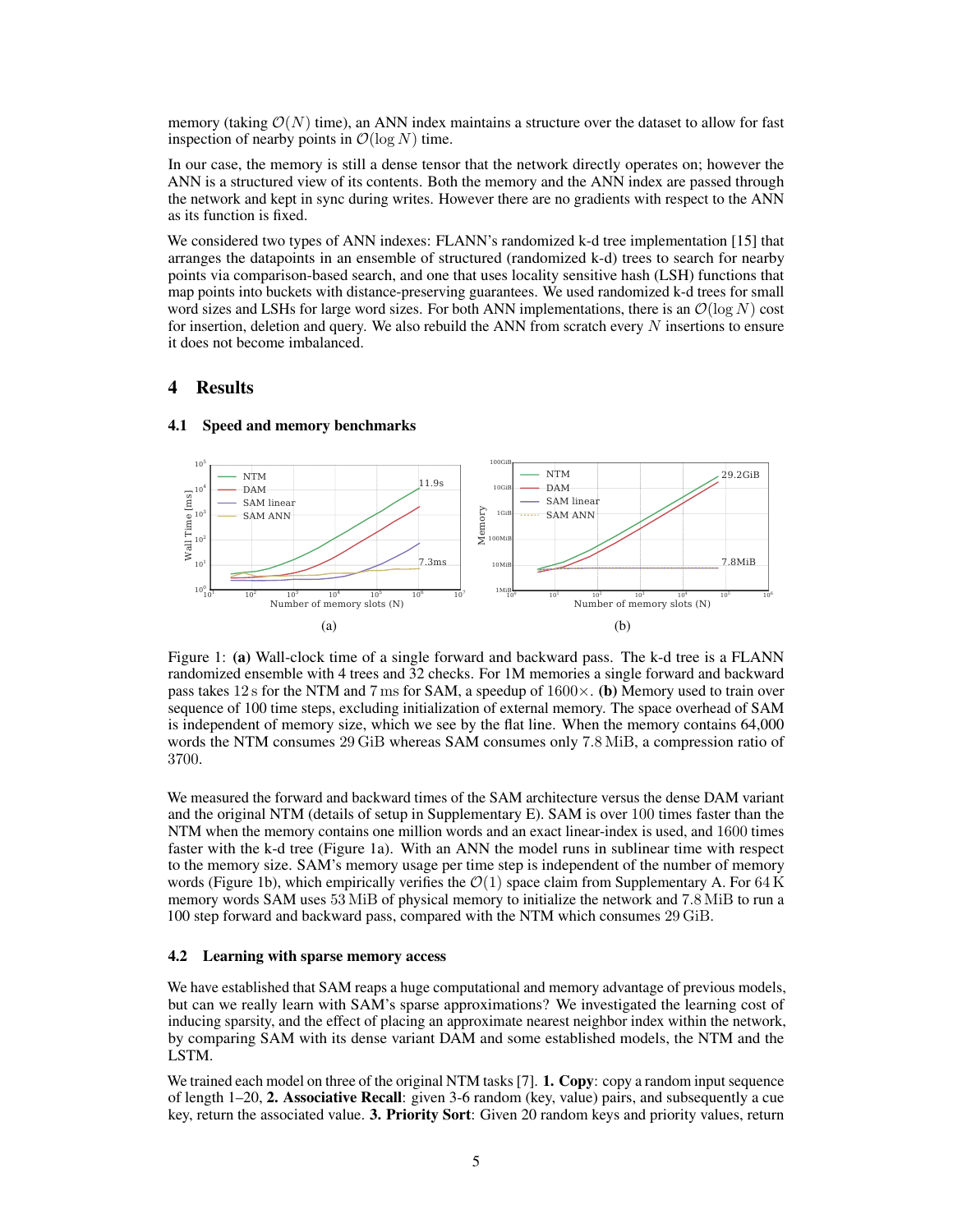<span id="page-5-0"></span>

Figure 2: Training curves for sparse (SAM) and dense (DAM, NTM) models. SAM trains comparably for the Copy task, and reaches asymptotic error significantly faster for Associative Recall and Priority Sort.Light colors indicate one standard deviation over 30 random seeds.

the top 16 keys in descending order of priority. We chose these tasks because the NTM is known to perform well on them.

Figure [2](#page-5-0) shows that sparse models are able to learn with comparable efficiency to the dense models and, surprisingly, learn more effectively for some tasks — notably priority sort and associative recall. This shows that sparse reads and writes can actually benefit early-stage learning in some cases.

Full hyperparameter details are in Supplementary [C.](#page-0-5)

#### 4.3 Scaling with a curriculum

The computational efficiency of SAM opens up the possibility of training on tasks that require storing a large amount of information over long sequences. Here we show this is possible in practice, by scaling tasks to a large scale via an exponentially increasing curriculum.

We parametrized three of the tasks described in Section [4.2:](#page-4-2) associative recall, copy, and priority sort, with a progressively increasing difficulty level which characterises the length of the sequence and number of entries to store in memory. For example, level specifies the input sequence length for the copy task. We exponentially increased the maximum level  $h$  when the network begins to learn the fundamental algorithm. Since the time taken for a forward and backward pass scales  $\mathcal{O}(T)$  with the sequence length *T*, following a standard linearly increasing curriculum could potentially take  $\mathcal{O}(T^2)$ , if the same amount of training was required at each step of the curriculum. Specifically, *h* was doubled whenever the average training loss dropped below a threshold for a number of episodes. The level was sampled for each minibatch from the uniform distribution over integers  $U(0, h)$ .

We compared the dense models, NTM and DAM, with both SAM with an exact nearest neighbor index (SAM linear) and with locality sensitive hashing (SAM ANN). The dense models contained 64 memory words, while the sparse models had  $2 \times 10^6$  words. These sizes were chosen to ensure all models use approximately the same amount of physical memory when trained over 100 steps.

For all tasks, SAM was able to advance further than the other models, and in the associative recall task, SAM was able to advance through the curriculum to sequences greater than 4000 (Figure [3\)](#page-6-0). Note that we did not use truncated backpropagation, so this involved BPTT for over 4000 steps with a memory size in the millions of words.

To investigate whether SAM was able to learn algorithmic solutions to tasks, we investigated its ability to generalize to sequences that far exceeded those observed during training. Namely we trained SAM on the associative recall task up to sequences of length 10*,* 000, and found it was then able to generalize to sequences of length 200*,*000 (Supplementary Figure [8\)](#page-0-6).

## 4.4 Question answering on the Babi tasks

[\[20\]](#page-8-10) introduced toy tasks they considered a prerequisite to agents which can reason and understand natural language. They are synthetically generated language tasks with a vocab of about 150 words that test various aspects of simple reasoning such as deduction, induction and coreferencing.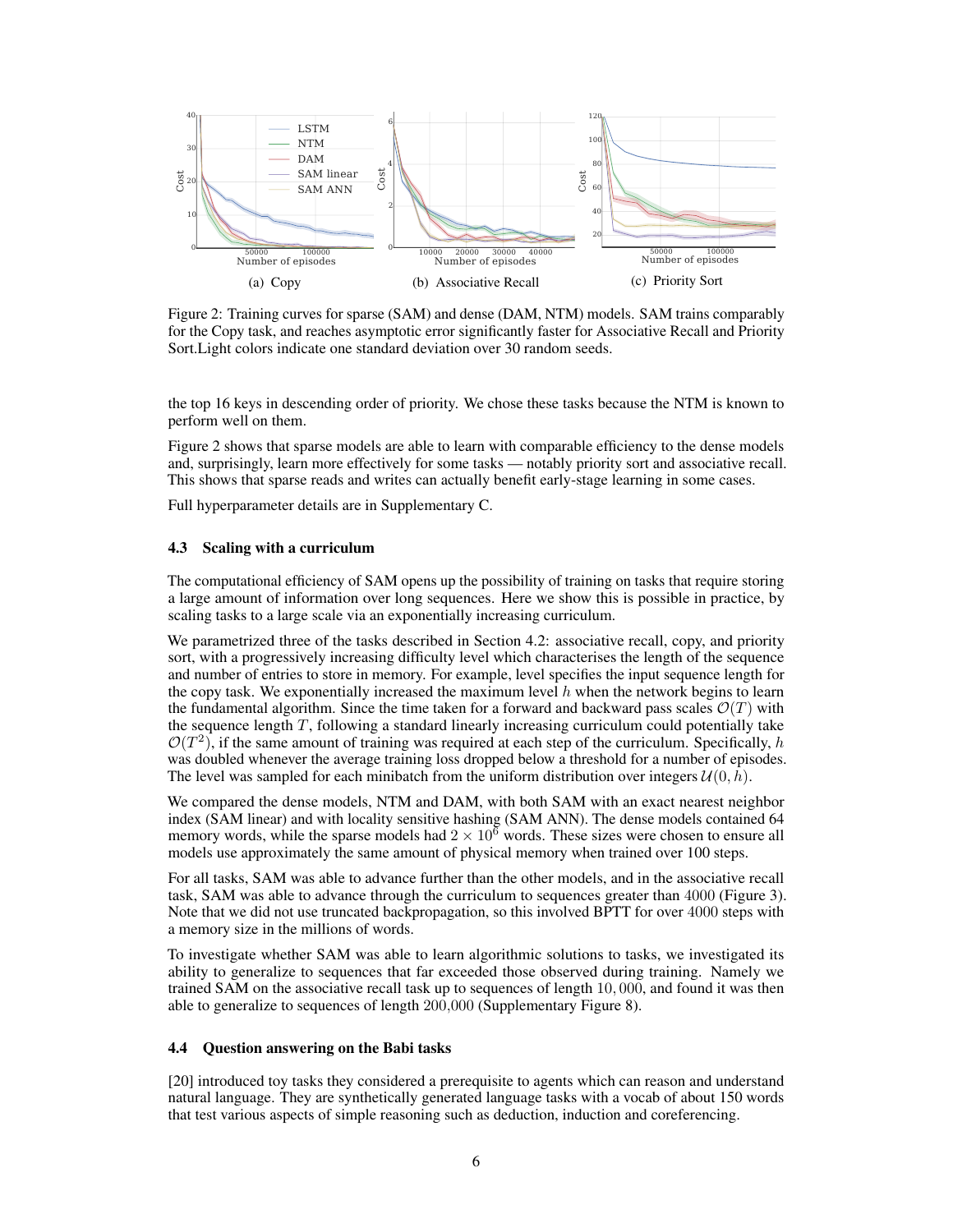<span id="page-6-0"></span>

Figure 3: Curriculum training curves for sparse and dense models on [\(a\)](#page-6-0) Associative recall, [\(b\)](#page-6-0) Copy, and [\(c\)](#page-6-0) Priority sort. Difficulty level indicates the task difficulty (e.g. the length of sequence for copy). We see SAM train (and backpropagate over) episodes with thousands of steps, and tasks which require thousands of words to be stored to memory. Each model is averaged across 5 replicas of identical hyper-parameters (light lines indicate individual runs).

We tested the models (including the Sparse Differentiable Neural Computer described in Supplementary [D\)](#page-0-0) on this task. The full results and training details are described in Supplementary [G.](#page-0-7)

The MANNs, except the NTM, are able to learn solutions comparable to the previous best results, failing at only 2 of the tasks. The SDNC manages to solve all but 1 of the tasks, the best reported result on Babi that we are aware of.

Notably the best prior results have been obtained by using supervising the memory retrieval (during training the model is provided annotations which indicate which memories should be used to answer a query). More directly comparable previous work with end-to-end memory networks, which did not use supervision [\[17\]](#page-8-5), fails at 6 of the tasks.

Both the sparse and dense perform comparably at this task, again indicating the sparse approximations do not impair learning. We believe the NTM may perform poorly since it lacks a mechanism which allows it to allocate memory effectively.

#### 4.5 Learning on real world data

Finally, we demonstrate that the model is capable of learning in a non-synthetic dataset. Omniglot [\[12\]](#page-8-7) is a dataset of 1623 characters taken from 50 different alphabets, with 20 examples of each character. This dataset is used to test rapid, or *one-shot* learning, since there are few examples of each character but many different character classes. Following [\[16\]](#page-8-6), we generate episodes where a subset of characters are randomly selected from the dataset, rotated and stretched, and assigned a randomly chosen label. At each time step an example of one of the characters is presented, along with the correct label of the proceeding character. Each character is presented 10 times in an episode (but each presentation may be any one of the 20 examples of the character). In order to succeed at the task the model must learn to rapidly associate a novel character with the correct label, such that it can correctly classify subsequent examples of the same character class.

Again, we used an exponential curriculum, doubling the number of additional characters provided to the model whenever the cost was reduced under a threshold. After training all MANNs for the same length of time, a validation task with 500 characters was used to select the best run, and this was then tested on a test set, containing all novel characters for different sequence lengths (Figure [4\)](#page-7-0). All of the MANNs were able to perform much better than chance, even on sequences  $\approx 4 \times$  longer than seen during training. SAM outperformed other models, presumably due to its much larger memory capacity. Previous results on the Omniglot curriculum [\[16\]](#page-8-6) task are not identical, since we used 1-hot labels throughout and the training curriculum scaled to longer sequences, but our results with the dense models are comparable ( $\approx 0.4$  errors with 100 characters), while the SAM is significantly better (0*.*2 *<* errors with 100 characters).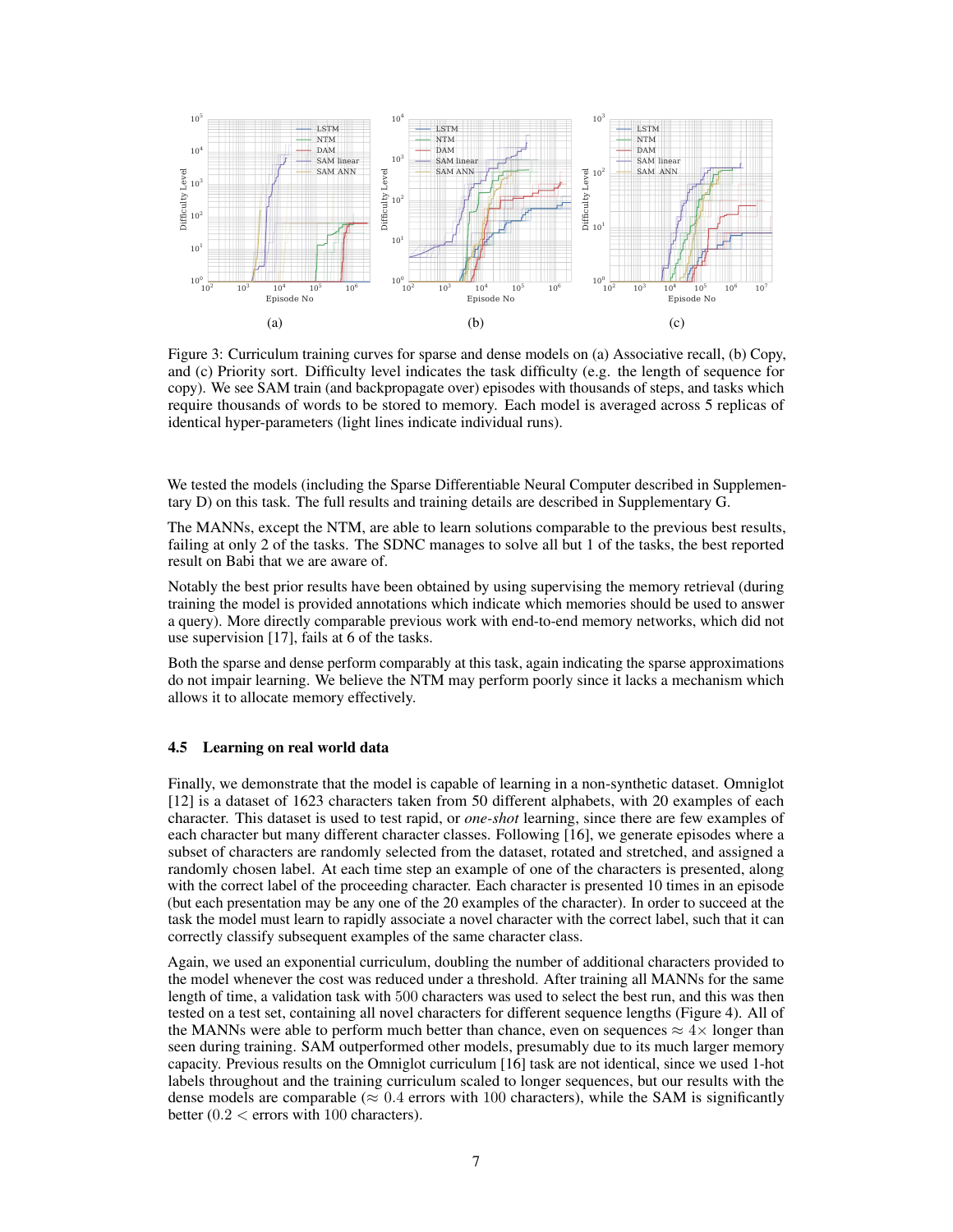<span id="page-7-0"></span>

Figure 4: Test errors for the Omniglot task (described in the text) for the best runs (as chosen by the validation set). The characters used in the test set were not used in validation or training. All of the MANNs were able to perform much better than chance with  $\approx 500$  characters (sequence lengths of  $\approx$  5000), even though they were trained, at most, on sequences of  $\approx$  130 (chance is 0.002 for 500 characters). This indicates they are learning generalizable solutions to the task. SAM is able to outperform other approaches, presumably because it can utilize a much larger memory.

# 5 Discussion

Scaling memory systems is a pressing research direction due to potential for compelling applications with large amounts of memory. We have demonstrated that you can train neural networks with large memories via a sparse read and write scheme that makes use of efficient data structures within the network, and obtain significant speedups during training. Although we have focused on a specific MANN (SAM), which is closely related to the NTM, the approach taken here is general and can be applied to many differentiable memory architectures, such as Memory Networks [\[21\]](#page-8-4).

It should be noted that there are multiple possible routes toward scalable memory architectures. For example, prior work aimed at scaling Neural Turing Machines [\[22\]](#page-8-13) used reinforcement learning to train a discrete addressing policy. This approach also touches only a sparse set of memories at each time step, but relies on higher variance estimates of the gradient during optimization. Though we can only guess at what class of memory models will become staple in machine learning systems of the future, we argue in Supplementary [A](#page-0-1) that they will be no more efficient than SAM in space and time complexity if they address memories based on content.

We have experimented with randomized k-d trees and LSH within the network to reduce the forward pass of training to sublinear time, but there may be room for improvement here. K-d trees were not designed specifically for fully online scenarios, and can become imbalanced during training. Recent work in tree ensemble models, such as Mondrian forests [\[13\]](#page-8-14), show promising results in maintaining balanced hierarchical set coverage in the online setting. An alternative approach which may be well-suited is LSH forests [\[3\]](#page-8-15), which adaptively modifies the number of hashes used. It would be an interesting empirical investigation to more fully assess different ANN approaches in the challenging context of training a neural network.

Humans are able to retain a large, task-dependent set of memories obtained in one pass with a surprising amount of fidelity [\[4\]](#page-8-16). Here we have demonstrated architectures that may one day compete with humans at these kinds of tasks.

#### Acknowledgements

We thank Vyacheslav Egorov, Edward Grefenstette, Malcolm Reynolds, Fumin Wang and Yori Zwols for their assistance, and the Google DeepMind family for helpful discussions and encouragement.